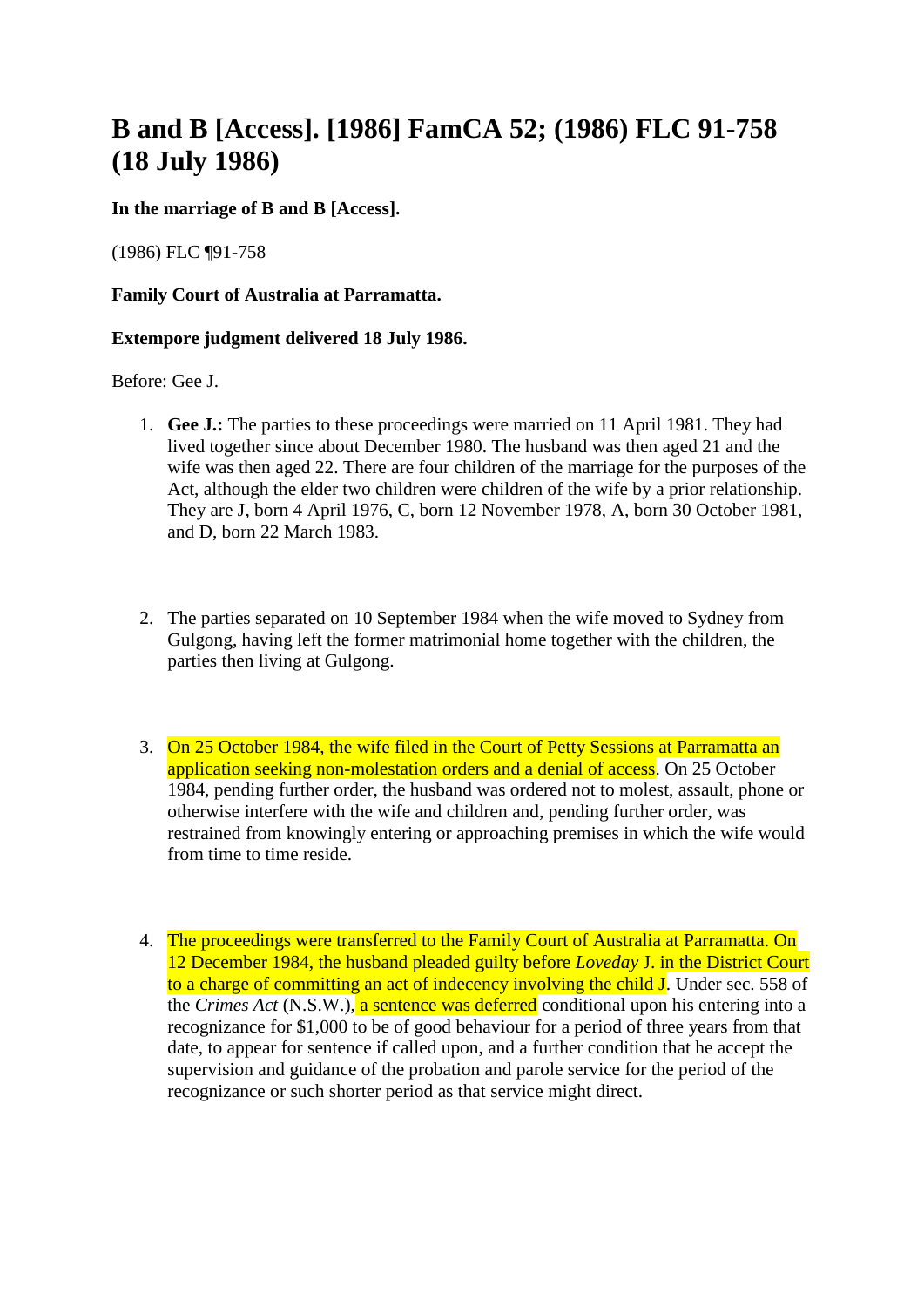5. The husband pleaded guilty in respect of an incident on 12 July 1984. On 19 December 1984, it was ordered by this Court inter alia that the orders of the Court of Petty Sessions, Parramatta, continue. On 2 May 1985, the husband filed an application for access to the children. This is the application which is before me, save that on 1 July 1985, the application was limited to the children A and D and on that date, pending further order, the wife was restrained from removing the children A and D from the State of New South Wales.

[His Honour then dealt with the reasons for the wife's determination not to let the husband see the children. He discussed evidence concerning allegations by the children of sexual interference with them by the husband and evidence that the complaints were acted out by the children. He referred to the wife's belief that the husband had done something to the children and her conviction that he would hurt them if unsupervised. His Honour then continued:]

- 6. As I have said, I am convinced that this is [the wife's] implacable, unshakeable belief, that she has held it since July 1984 and that consciously or unconsciously she and the children have as between themselves added unwittingly, and assisted by the repeated interrogations (conducted in all good faith and many of them necessary) since then to build up in their own minds, much of what has been said and acted out in the girls' behaviour. Children's imaginations are sensitive and immature instruments, for good or ill. Whatever the factual origins of their complaints, (a) the mother's reaction to them, (b) the knowledge of what happened to the other children, perhaps gained from J, perhaps because the other children were present on the three occasions mentioned by the husband, which he has tried to blot out of his mind, (c) the repeated questioning, (d) the children's acted-out behaviour — all these factors, and others, taken together, have catalysed and built up the grotesque picture manifest in the remarks the children have made and their acted-out behaviour as revealed in the evidence.
- 7. The wife said that she had no male friends at the moment and the children do not need a male influence. She could not trust or relax with another man, not only with her children but so far as she herself is concerned. The exception appears to be the natural father of J and C, who now sees her regularly. One betrayal, she said, was enough.
- 8. Mr T has said that the wife's reaction is a normal one. Be that as it may, sexual abuse of her children and indeed sexual abuse of children in general upon the evidence has become an all-consuming matter to her.
- 9. Evidence was given by Mr T, a highly qualified social worker employed by Westmead Hospital. He had contact with the B family between 10 May 1985 and September 1985. Since September 1985 the wife has really had no ongoing counselling, save school counsellors, in an area health centre and an informal support group for wives and children.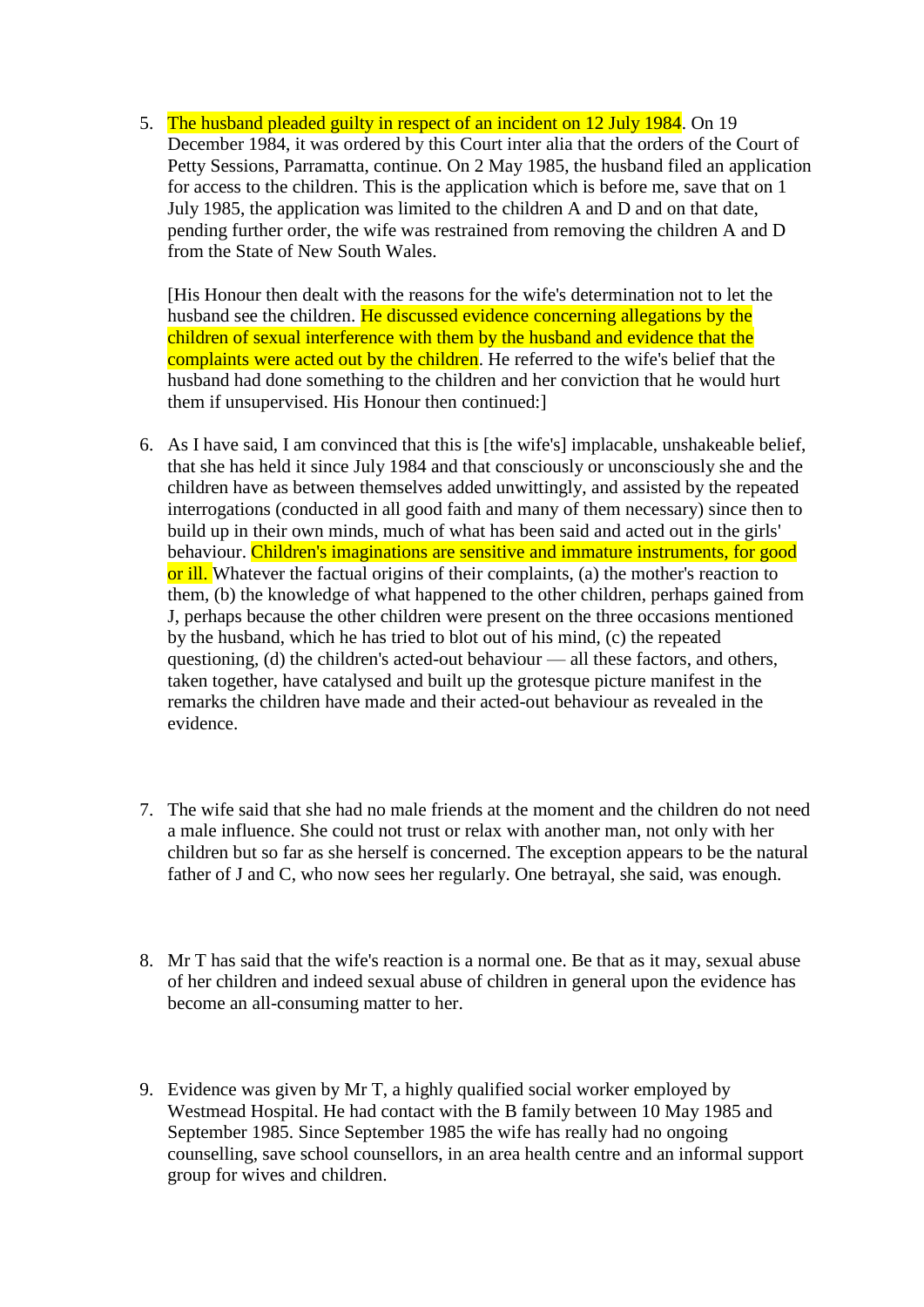- 10. He saw the family first on 10 May 1985. He dealt with the wife and children's admission to Redbank House and asserted that she had demonstrated a great capacity to care for the children. Undoubtedly, the wife's concern about the children excited by their complaints, whatever their objective basis, seems to have re-activated a capacity to care for the children that she may previously have had but not demonstrated to the same extent because of the assistance the husband gave her during cohabitation.
- 11. Mr T was of the view that the children suffered from problems which are set out in his evidence. Undoubtedly from his observation and having regard to his expertise in this field, they had, have and still have serious problems as a result of not only the grotesque nature of the complaints that I have mentioned but the inappropriate way, to say the least, which those complaints have been acted out in their behaviour, as observed by him.
- 12. He asserted that the problems that these girls were having related directly, in his opinion, to the sexual abuse which they had suffered. As hinted in some of the remarks I have so far made, the matter is much more complex than that simple statement.
- 13. One thing that did emerge clearly from the evidence of Mr T, and in this respect is a cogent matter which must be taken into account, is that the imaginations of children are sensitive and delicate instruments, for good or ill. They are often embarrassed to speak about matters that affect them greatly. Obviously questioning which is skilled and designed to draw out matters of significance which to children may not be significant is a matter which does require on the part of the relevant authorities skills and patience and a measure of persistence. In this regard, the approach of the relevant authorities, including the Child Protection Unit of the Department of Youth and Community Services, is to be commended.
- 14. However, there are matters of concern about his evidence and they are these. He had some 20 to 25 interviews with these children and that, to my mind, seems an inordinate number, even allowing for the qualifications I have made. Secondly, he did not interview the husband at all because, having had described to him by J a range of sexual abuse from masturbation to sexual intercourse, it seems to have appeared to him that, *a fortiori,* Mr B was guilty of the most grotesque of the complaints. Thirdly, while ongoing counselling would involve the husband, it appeared implicit in Mr T's evidence that the husband first must admit his guilt to the extent alleged by the children, and then and only then could he be involved in ongoing counselling.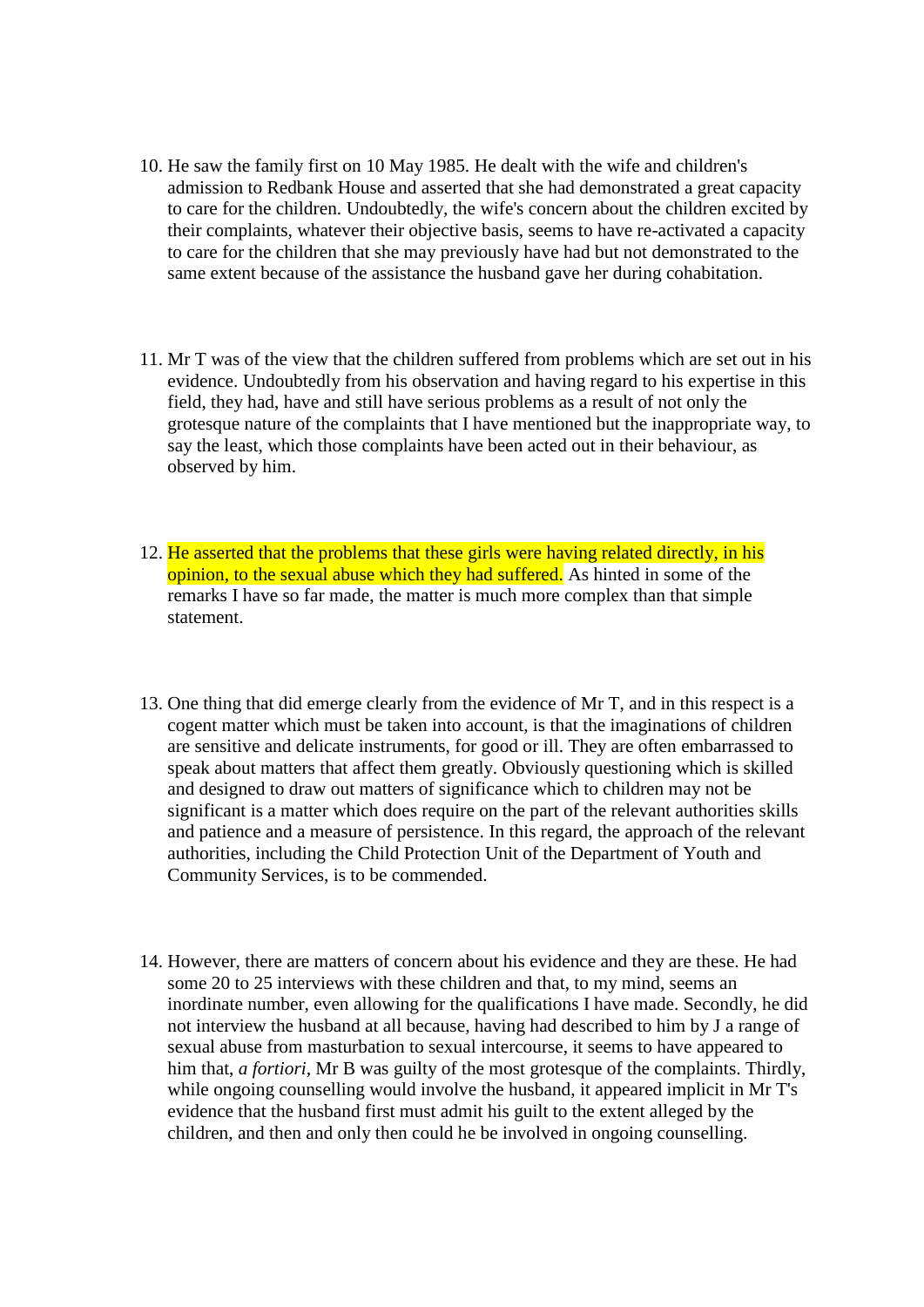- 15. Evidence was given by Dr W, a psychiatrist, who is a Bachelor of Medicine and of Surgery and a member of the Royal College of Psychiatrists and the Royal Australian College of Psychiatrists. He has worked as a child and family psychiatrist for the last ten years. His evidence was given in a most impressive manner, was impressive and I accept it. He interviewed the wife, A and D at Redbank House on 25 July 1985. He agreed that it was desirable for people to see people of both sexes, but sexually abused children might have difficulty in later life in forming satisfactory relationships. He understood that the husband denied the majority of the accusations the girls made, but was also of the view, as am I, that the wife was convinced of the truth of these allegations, although I suspect that even he did not understand fully the depth of the wife's conviction about the matter.
- 16. He pointed out that there have been multiple pressures and disruptions to the family, particularly over the past year, contributing to all the girls developing a range of emotional and behavioural problems.
- 17. He noted that the wife was concerned in providing a safe and secure environment and had made protection from the husband an issue. Certain it is that she is concerned to provide a safe and secure environment, and certain it was that she has made protection from the husband an issue.
- 18. I do not think that her wish to deprive the husband from seeing the daughters is vindictive. I do not think she is a vindictive type of person. In fact,  $\overline{I}$  do not think that she has the slightest idea of what she has achieved by the course that she has taken. My concern is that it may take her some time to realise that.
- 19. Having regard to the presentation of the children and having regard to the attentionseeking that the girls displayed during the interview with Dr W, he was of the view that, while the majority of the allegations against the husband had not been proved, none the less as A and D were in the care and control of their mother and were completely emotionally dependent on her and her ability to provide a safe and secure home base for them, any plan involving access by the father quite apart from any direct effect on the girls, would be highly destructive for A and D, because it would be highly destructive of their mother and hence destructive of her capacity to provide for the safety and security they so much needed. In that paragraph is summed up the nub of this case.
- 20. He agreed that the wife was absolutely convinced of the truth of the children's allegations and was totally opposed to any contact with the husband. In his view, if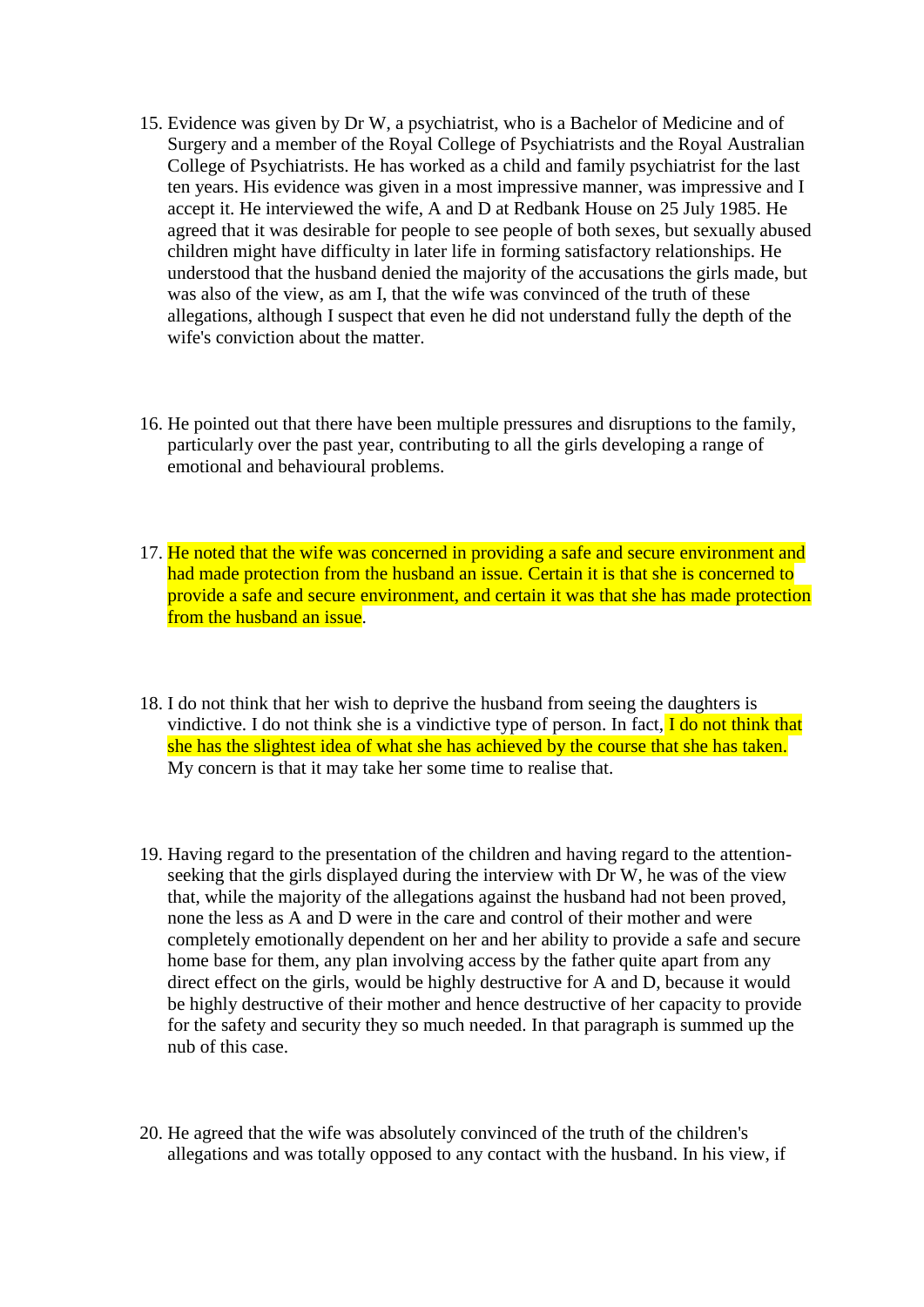the younger children were seen by their father, even in a supervised access situation, they would be at risk as their emotional base would be destroyed.

21. The allegations being grotesque, that must colour the wife's attitude understandably for some time to come. He would not see it viable for the children to see their father for some years, until they could separate themselves from their mother and establish an independent view.

[His Honour then considered evidence by the husband, including evidence concerning his alleged sexual interference with the children. The husband agreed that there were three occasions when he behaved in an indecent manner in relation to the child J. His Honour then continued:]

- 22. The husband cannot suggest who can supervise access. His sister is in the sixth form at school, his father works in the mines and his mother lives at Gulgong. The Youth and Community Services Centre at Hurlstone Park is no longer available as they have no staff.
- 23. The husband believes that if he saw the children it would be for their benefit as well as his own. He agreed that the wife was quite distressed after access and that she would get upset as she would not let him see them at all costs.
- 24. The husband said that he would like to see the children once a week. He believed he had an understanding boss who would put him on night shift so that he might be able to see them during the week, the only time that counsellors would be available.
- 25. It was submitted by counsel on behalf of the wife, that she had a very genuine fear and concern over whether any sexual interference had taken place, and that created a dilemma, even assuming that the husband did not behave as alleged. Further, he submitted that access only in the Registry would be of no benefit to the children because such access would not lead anywhere.
- 26. It was submitted by counsel on behalf of the husband, that the children had been questioned by police, by authorities, by workers of voluntary agencies, to the extent that the allegations had been built up out of all proportion. If the relationship with the children was to be nurtured for their benefit, then it was imperative that the husband see the girls soon. If he did not see them soon, there would be really no point in him seeing them at all, and it was necessary to see them because, so counsel for the husband put, it would be their last hope of developing a proper relationship with the opposite sex.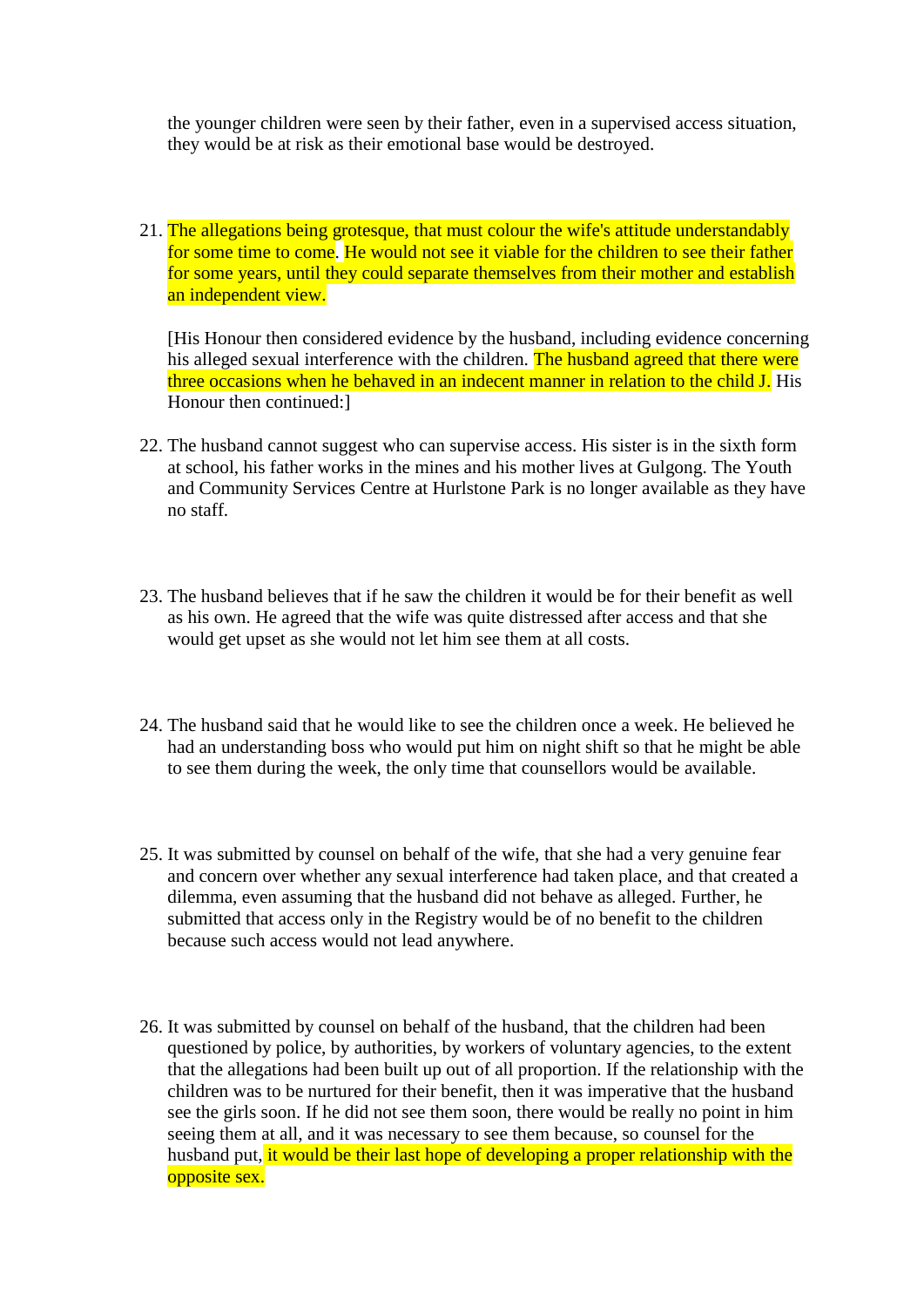- 27. So far as is here material, I do not accept the evidence of Dr C and I prefer the evidence of Dr B. Having regard to that evidence, together with the evidence of the husband, which I accept, and bearing in mind the standard of proof in *Briginshaw* v. *Briginshaw* (1938) 60 C.L.R. at pp. 361-362, referred to by *Wood* J. in *H and H* (1985) FLC ¶91-654, I am not reasonably satisfied that the wife has established that on 12 July 1984 the husband sexually interfered with J to the extent alleged by her and I am not satisfied that he sexually interfered with the children otherwise than as admitted by him in evidence yesterday.
- 28. There are many aspects of the wife's evidence that are unsatisfactory. However, I see no reason not to accept the evidence as to what was said, namely that allegations were in fact made by the children to Mr T and Dr W of the kind stated, nor that they acted out those complaints in the way so described so as to give rise to a not unreasonable suspicion on the part of the persons I have mentioned, including the wife, that the conduct alleged by the children did occur, however grotesque it may appear.
- 29. Further, their acted-out behaviour as described, particularly to Mr T and Dr W, certainly established a reasonable basis for the wife's fear, even if one cannot condone the elevation of that to an implacable belief that the husband should have nothing more to do with the children
- 30. These matters must cause me therefore to proceed on the basis that, while the behaviour complained of by the children and acted out by them cannot be said from my point of view to have happened from more than the perspective of a real possibility (see *C & Anor* v. *D & Ors* [\(1983\) 9 Fam.L.R. 161\),](http://www.austlii.edu.au/cgi-bin/LawCite?cit=%281983%29%209%20FamLR%20161) none the less, I must proceed on the basis that from the wife's point of view she intractably and implacably believes that it has, that it has been acted out by the children and described by them in the manner set out in the evidence of Mr T and Dr W and that it has had an effect upon the children to the extent described by those two witnesses, particularly Dr W, having regard to the complete dependence of the children on the wife.
- 31. In the report of 2 August 1985, the counsellor said, summarising the supervised access of 29 July 1985, that there was nothing to indicate during the time spent with their father that either child saw him as a threatening or frightening person. At the time of the assessment, the husband's behaviour towards the children was seen as appropriate and considerate in view of the long separation and the children's alleged dislike of him. That I accept, subject to the comments I have made about it in the light of Mr T's evidence in that regard.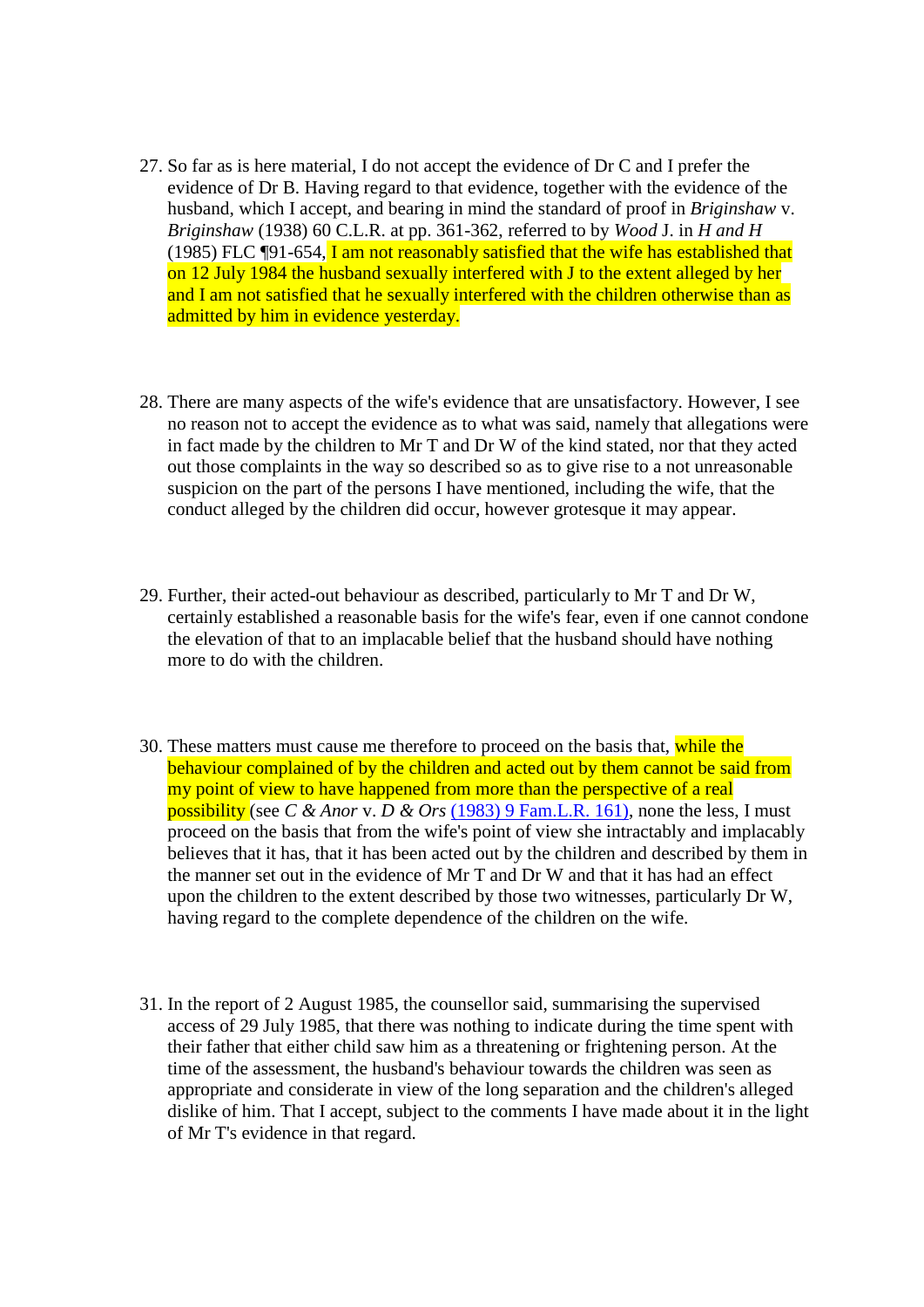- 32. None the less, said the counsellor, the belief of the mother that the children had suffered traumatically because of the husband's behaviour could not be ignored; whether there was a factual basis for it or not, such a belief had become a reality. Access to the father under those circumstances would only increase the mother's anxiety and provide emotional confusion for the children. The counsellor discounted the only viable option, namely supervised access, because that must proceed on the basis that the mother was agreeable, and the mother was extremely resistant to any contact. This, said the counsellor, was exemplified by the fact that the mother refused any contact, even for the purposes of the handing over of the Christmas presents.
- 33. Now, it is clear that the welfare of the children is the paramount consideration. The real question in this case is whether making an order for access will promote the ongoing welfare of the children or whether it will undermine such stability as they already have. While it is desirable for children to maintain a meaningful relationship with both parents, something even more desirable when separated (see *Cotton and Cotton* (1983) FLC ¶91-330 a p. 78,252 and *Keaton v. Keaton* P. 468 of 1986, an unreported decision of *Rourke* J. of 20 June 1986), that desirability only operates where there is a chance of a meaningful relationship which is beneficial to the child (see *Cotton and Cotton, supra*).
- 34. Bearing in mind the evidence of Mr T in the report set out above and the evidence of Dr W, which evidence I accept, the fact remains that the wife is absolutely convinced of the truth of the children's allegations, is totally opposed to any contact with the husband and has on her track record acted consistently with her feet in relation thereto.
- 35. Further, A and D have been in the care and control of the wife since September 1984 and are completely emotionally dependent upon her and her ability to provide a safe and secure home base for them.
- 36. Accordingly, in my opinion, any plan involving access by the father, quite apart from any direct effect upon the girls, will be highly destructive for A and D because it will be highly destructive of their mother and hence destructive of her capacity to provide for the safety and security which they so much need from her at this time and for the foreseeable future.
- 37. I am not convinced that the access proposed on the husband's behalf, supervised in the Court context in the presence of a court counsellor, would in the circumstances be more than contact for contact's sake (see *Cotton and Cotton, supra*). I think that that is so because, regretfully, as counsel for the wife submitted, it will not lead anywhere.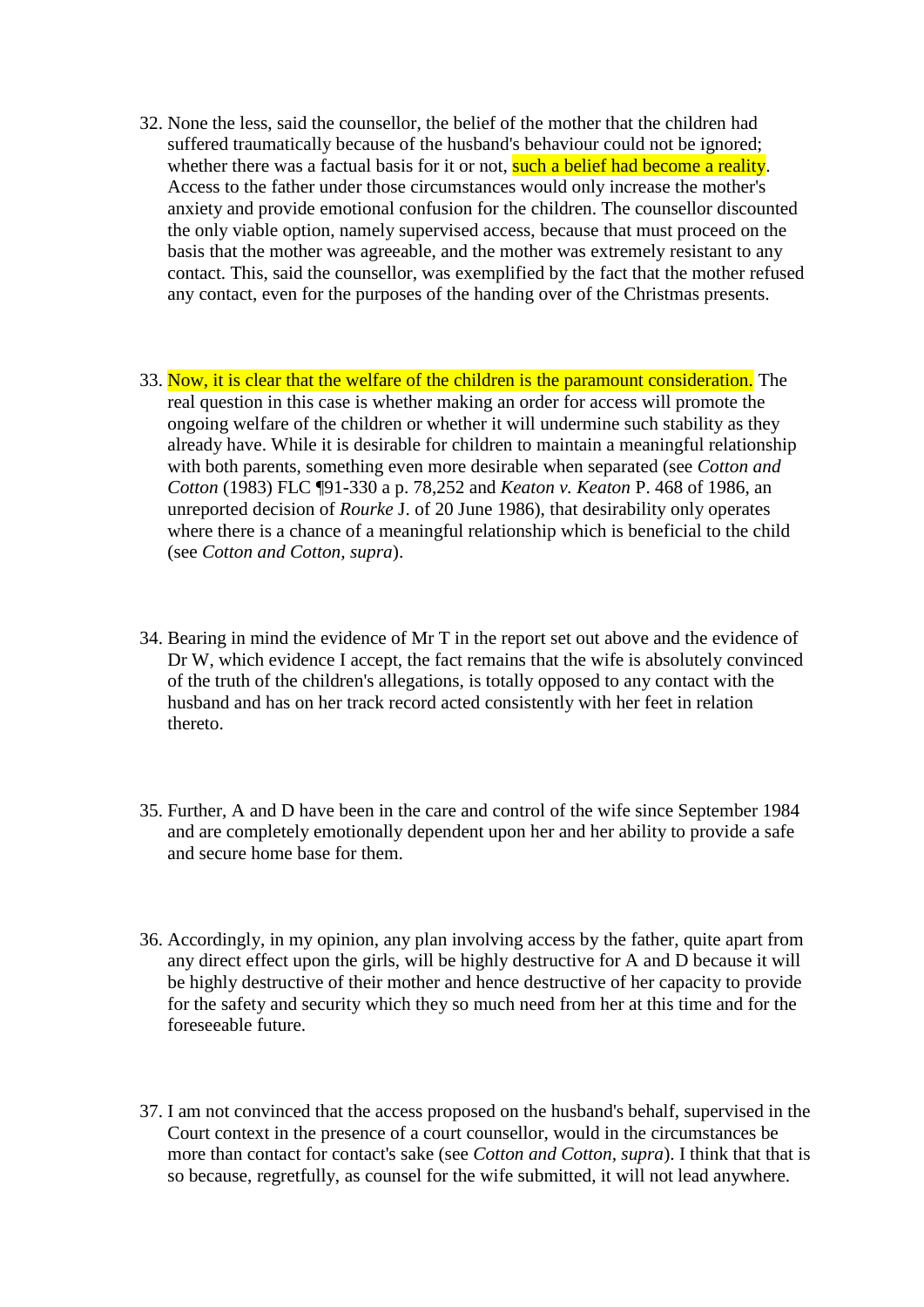That in itself may render it difficult for the children to separate themselves from their mother and establish an independent view of their father. One hopes that they will grow up, consistently with the view expressed by Mr T, with their imaginations and emotions being cured from past trauma and so be able to establish a meaningful relationship with men, including their father. It may be that they will grow up with the perceptions of men continuing to be lowered. It is possible, and indeed this was the evidence even of Dr W, that the immutable psychological barriers to forming satisfactory relationships with the opposite sex may result.

- 38. Regretfully, however, the fact is that they are very young children who are completely dependent upon their mother's capacity to provide for the safety and security which they emotionally need for the foreseeable future. One can but hope that as they grow up they will eventually come to desire information concerning him and seeking him out. One can but hope that when the proceedings are over the wife will feed the children as much information as she can, which I hope the husband will supply her, concerning the husband and what he is doing and what he is about.
- 39. The total effect of the situation, however, that has emerged in my view is that any plan involving access by the father, even the kind proposed by him, will therefore be indirectly highly destructive of A and D.
- 40. I do not therefore consider upon the evidence that there is a possibility of a meaningful relationship by these two children with their father in the foreseeable future which will be beneficial to them.
- 41. Accordingly, upon the whole of the evidence, I must refuse the husband's application.
- 42. In the result, my formal order is that I dismiss the husband's application for access filed 2 May 1985.
- 43. Before parting with this case, I make the following comments arising from consideration of the evidence.
- 44. Firstly, it is undoubtedly true that the prevalence of child abuse in the community is much wider than many people believe, but perhaps not as wide as some would proclaim. It is therefore clearly necessary that such organisations as the Child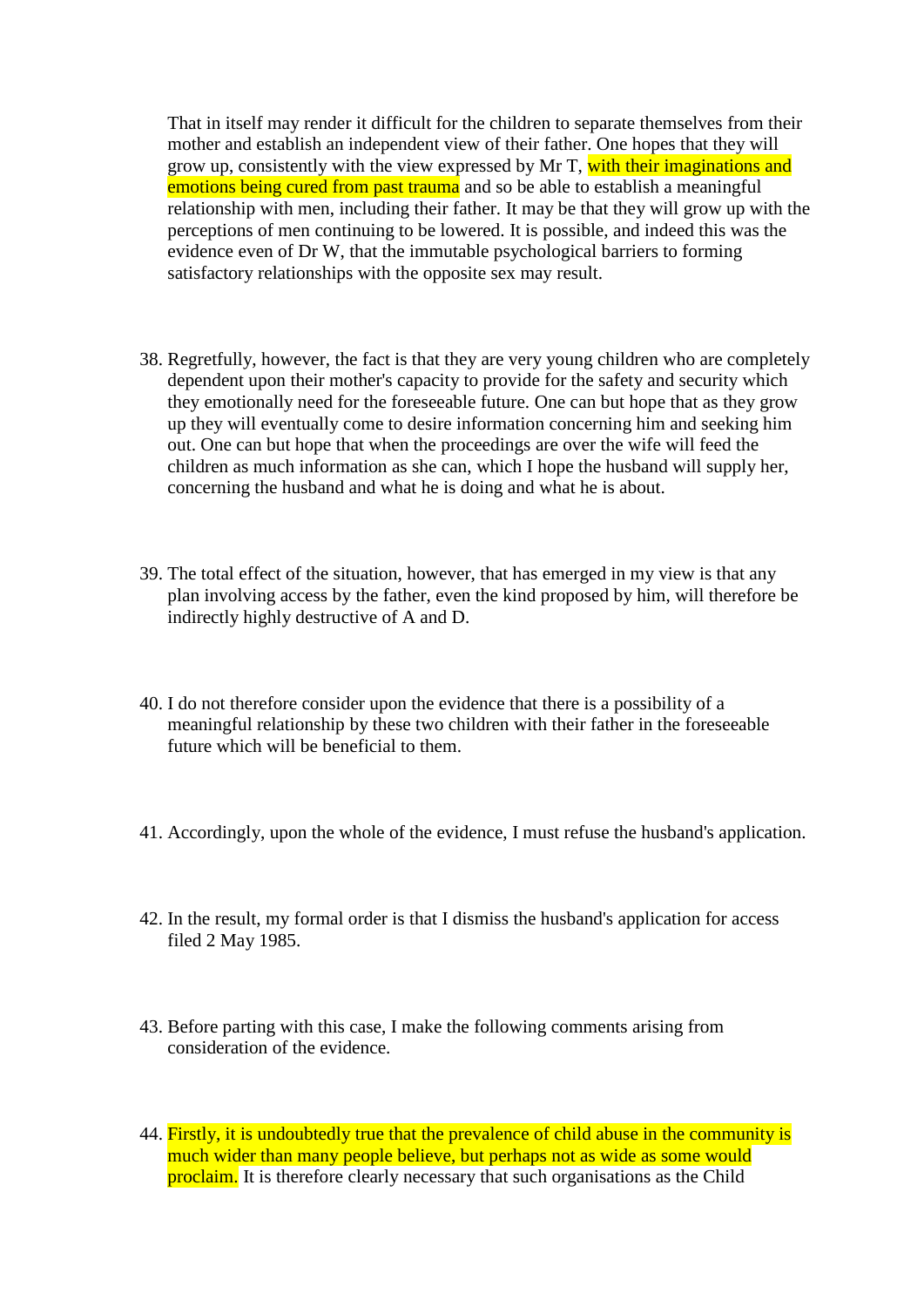Protection Unit of the Department of Youth and Community Services and other similar organisations exist, and that there be some sophistication in methods adopted to protect children and investigate complaints with respect to child abuse.

- 45. Secondly, a consideration of importance emerging from this case is that repeated questioning on these matters of a kind such as took place in this case, while necessary in order to elicit what children may be unwilling and unskilled in speaking about and to obtain details not of significance to them but of significance to the questioner, must of itself amplify, exaggerate and expand the original objective basis of the complaints which are made by the children. This can but reaffirm continually the truth of such complaints so magnified, not only to the minds of the children, the mothers of the children as well, but also the interrogators. This I am sure can lead to the temptation of interrogators to believe the guilt of every person complained about.
- 46. These considerations call for the necessity of:

(a) a continual monitoring of procedures for the investigation of complaints of sexually abused children, including interrogation; (b) the changing around of those involved in these procedures, to give them some rest, refreshment and renewal from what must undoubtedly be the fatigue that is evidenced, and I have seen in other cases, in the exercise of such procedures.

- 47. Thirdly, there may be cases other than this one and of which this case is an instance, where no questions have been directed by those concerned with the protection of the children of the person who is alleged to have perpetrated the act.
- 48. There may be cases like the present one where it is asserted that the alleged wrongdoer can only be incorporated into a program to re-establish a relationship between the wrongdoer and the children alleged to have been wronged, if that person will first admit their guilt.
- 49. There appears to be a gap in the system which does not allow for the possibility that the person concerned may deny their guilt, or at least admit it only to a modified extent.
- 50. If, indeed, it is the purpose of society to strengthen and build up the family unit, as I have said so in *Obrenovic and McCauley* (1985) FLC ¶91-655 at p. 80,275, then it should be the purpose of society as expressed through the Child Protection Unit and other similar agencies, particularly in the case where the parents have separated, and